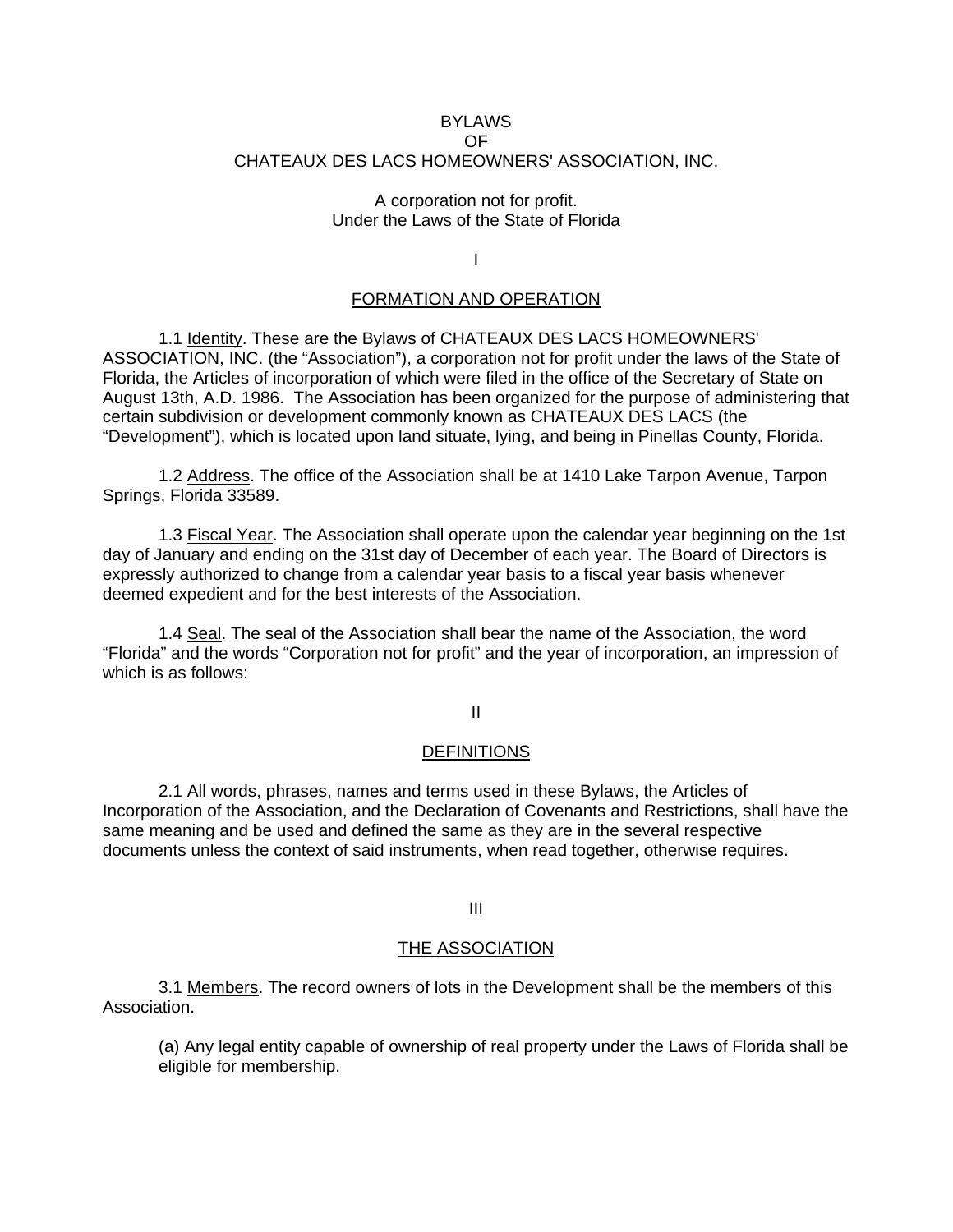(b) Any legal entity, upon acquiring title to a lot in the Development, shall thereby become a member of the Association; and upon the conveyance or transfer of said ownership, said owner's membership in the Association shall automatically cease.

3.2 Place of Meeting. Meetings of the membership shall be held at the principal office or place of business of the Association, or at such other suitable pl ace convenient to the membership as may be designated by the Board of Directors.

3.3 Annual Meetings. The annual meeting of the Association shall be held at such time and place as may be set by the Board of Directors from time to time, provided there shall be an annual meeting every calendar year and no later than thirteen (13) months from the previous annual meeting. At the annual meeting the members shall elect directors and may transact such business of the Association as may properly come before them.

3.4 Special Meetings. Special meetings of the members may be called by the President and shall be called by the President or Secretary at the request in writing of the Board of Directors or at the request in writing of five (5) of the members. Such requests shall state the purpose or purposes of the proposed meeting.

3.5 Notice of Meetings. It shall be the duty of the Secretary to mail a notice of each annual or special meeting, stating the purpose thereof as well as the time and place where it is to be held, to each member of record, at this address as, it appears on the membership books of the Association, and if no such address appears, at his last known place of address, at least fourteen (14) days for an annual meeting and five (5) days for a special meeting, prior to such meeting. An officer of the Association shall provide an affidavit to be included in the official records of the Association, confirming that notices of the Association meeting were mailed or hand delivered in accordance with this provision, to each lot owner at the address last furnished to the Association. The mailing or delivery of a notice in the manner provided in this Section shall be considered notice served.

3.6 Minutes. Minutes of all meetings shall be maintained in a businesslike manner and available for inspection by lot owners and members at all reasonable time.

3.7 Majority of Owners. As used in these Bylaws, a "majority of owners" shall consist of that number that shall exceed fifty percent (50.0%) thereof.

3.8 Quorum. Except as otherwise provided in these Bylaws, the presence in person or by proxy of a "majority of owners" as defined in Section 3.7 of this Article, shall constitute a quorum.

3.9 Adjourned Meetings. If any meeting of members cannot be organized because a quorum has not attended, the members who are present, either in person or by proxy, may adjourn the meeting to a time not later than ten (10) days from the time the original meeting was called, and hold the meeting adjourned, without additional notice, provided that a Quorum can be obtained for such meeting.

3.10 Voting. At every meeting of the members, the owner or owners of each lot, either in person or by proxy, shall have the right to cast one vote as set forth in the Articles of Incorporation of the Association. The vote of the majority of those present, in person or by proxy, shall decide any question brought before such meeting, unless the question is one upon which by express provision of statute, or of the Declaration of Covenants and Restrictions, or of the Articles of Incorporation, or of these Bylaws, a different vote is required, in which case such express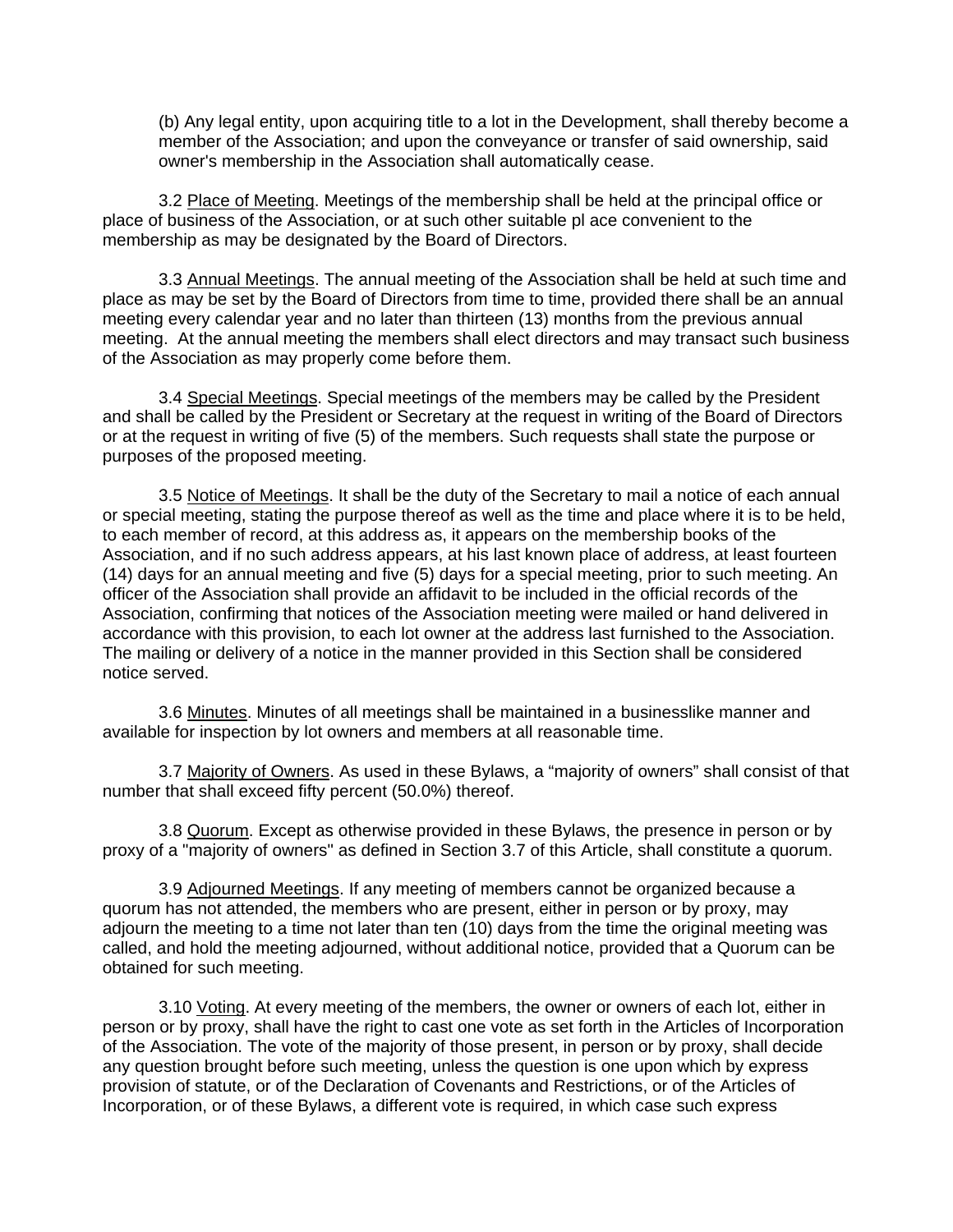provision shall govern and control. If a lot is owned by a corporation, a partnership, or by a trust, the person entitled to cast the vote for the lot shall be designated by a certificate signed by the president or vice president and attested by the secretary or assistant secretary of the corporation, in the case of a corporation, by the general partner, in the case of a partnership, or by the trustee in the case of a trust, and filed with the Secretary of the Association. Those certificates shall be valid until revoked or until superseded by a subsequent certificate or until a change in the ownership of the lot concerned.

3.11 Proxies. A member may appoint any other member, any owner of any lot, the Developer, or the manager, if applicable, as a proxy. Any proxy must be filed with the secretary before the appointed time of each meeting.

3.12 Order of Business. The order of business at all annual or special meetings of the members shall be as follows:

a. Roll call.

b. Proof of notice of meeting or waiver of notice.

- c. Reading of the minutes of preceding meeting.
- d. Reports of officers.
- e. Reports of committees.
- f. Election of officers (if election is to be held).
- g. Unfinished business.
- h. New business.

IV

# ADMINISTRATION

4.1 Directors.

(a) Number and Qualification. The affairs of the Association shall be governed by a Board of Directors. The number of directors which shall constitute the Board shall be not less than three (3) nor more than nine (9). The Board of Directors may from time to time increase or decrease the number of persons to serve on the Board, provided there is always an odd number of members and there is never less than three (3) nor more than nine (9) members. Any increase or decrease in the number of members shall be effectuated prior to the notice of the next annual meeting, and such change in numbers shall be effective as of the date of the regular election at such annual meeting. The Directors shall be elected at the annual meeting of the owners by a majority vote and each Director shall serve for a term of one year or until his successor shall be elected and duly qualified, except that the initial Directors shall serve until their resignation or relinquishment of control of the Association by the Developer pursuant to Article V of the Articles of Incorporation. The Developer reserves the right, in its sole discretion, to remove and replace any of its initial Directors or its replacement of initial Directors.

(b) Removal. Directors, other than those appointed by the Developer, may be removed, with or without cause, by an affirmative vote by the majority of the owners. The vacancy so created shall be filled by the members of the Association. No Director, other than the initial Directors named in the Articles of Incorporation, or their duly appointed replacements, shall continue to serve on the Board if, during his term of office, his membership in the Association shall be terminated for any reason whatsoever.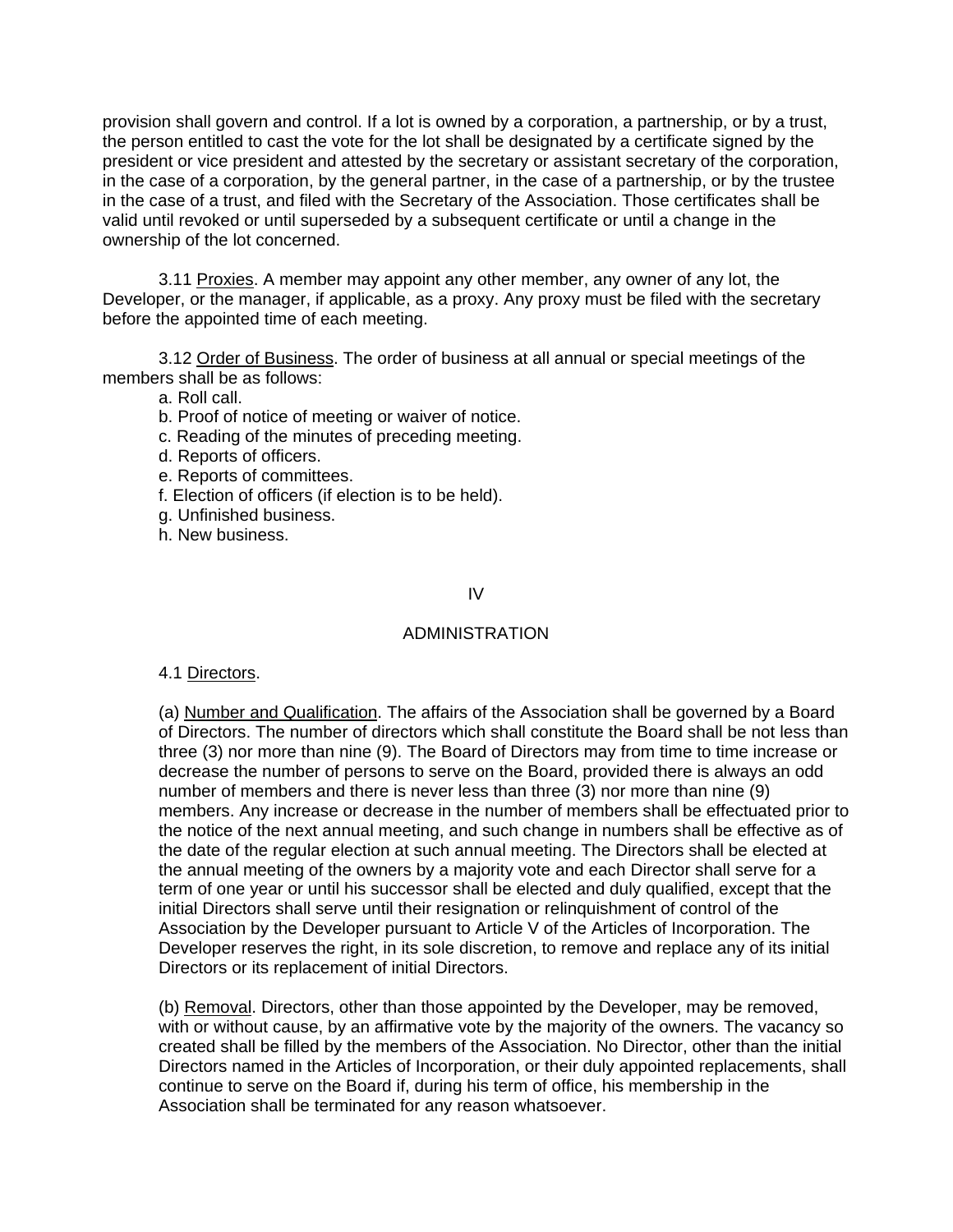(c) Vacancies. Except as to vacancies provided by the removal of Directors by members or a vacancy created by the removal or resignation of the Developer's representative on the Board, vacancies in the Board of Directors occurring between annual meetings of members shall be filled by the remaining Directors.

4.2 Powers and Duties. The Board of Directors shall have the powers and duties necessary for the administration of the affairs of the Association, and may do all such acts and things as are not by the Declaration of Covenants and Restrictions, the Articles of Incorporation, or these Bylaws directed to be exercised and done by the members or officers or the Statutes of the State of Florida. The powers of the Board shall include, but not be limited to the following:

(a) All powers and duties of the Association as set forth in Chapter 617, Florida Statutes and in Articles of Incorporation of the Association, except as limited as above provided.

(b) To prepare and adopt an annual operatinq budget, which budget shall be sufficient in amount to pay for all necessary expenses and expenditures to be shared in common by the respective owners of all lots and the respective holders of slip usage rights, and including a reasonable reserve for repairs, upkeep and replacement of the common areas and for contingencies associated with each category.

(c) To prepare a report of the acts previous year, and present same at the annual meeting of members.

(d) To determine who shall function as legal counsel for the Association whenever necessary.

(e) To determine the depository for the funds of the Association.

(f) To retain the necessary services required for the maintenance, care, and upkeep of the common areas, and to establish the payment schedule associated thereto.

(g) To assess and collect all assessments pursuant to the Articles of Incorporation, these Bylaws, and the Declaration of Covenants and Restrictions.

(h) To establish reserves or to make assessments for betterments to the property of the Development.

(i) Within sixty (60) days following the end of the fiscal year or calendar year of the Association, the Board of Directors shall mail or furnish by personal delivery to each lot owner a complete financial report of actual receipts and expenditures for the previous twelve (12) months. The report shall show the amounts of receipts by accounts and receipt classifications and shall show the amounts of expenses by accounts and expense classifications, including, if applicable, but not limited to the following:

(1) Cost for security;

(2) Professional and management fees and expenses;

(3) Taxes;

(4) Cost for recreation facilities;

(5) Expenses for refuse collection and utility services;

(6) Expenses for lawn care;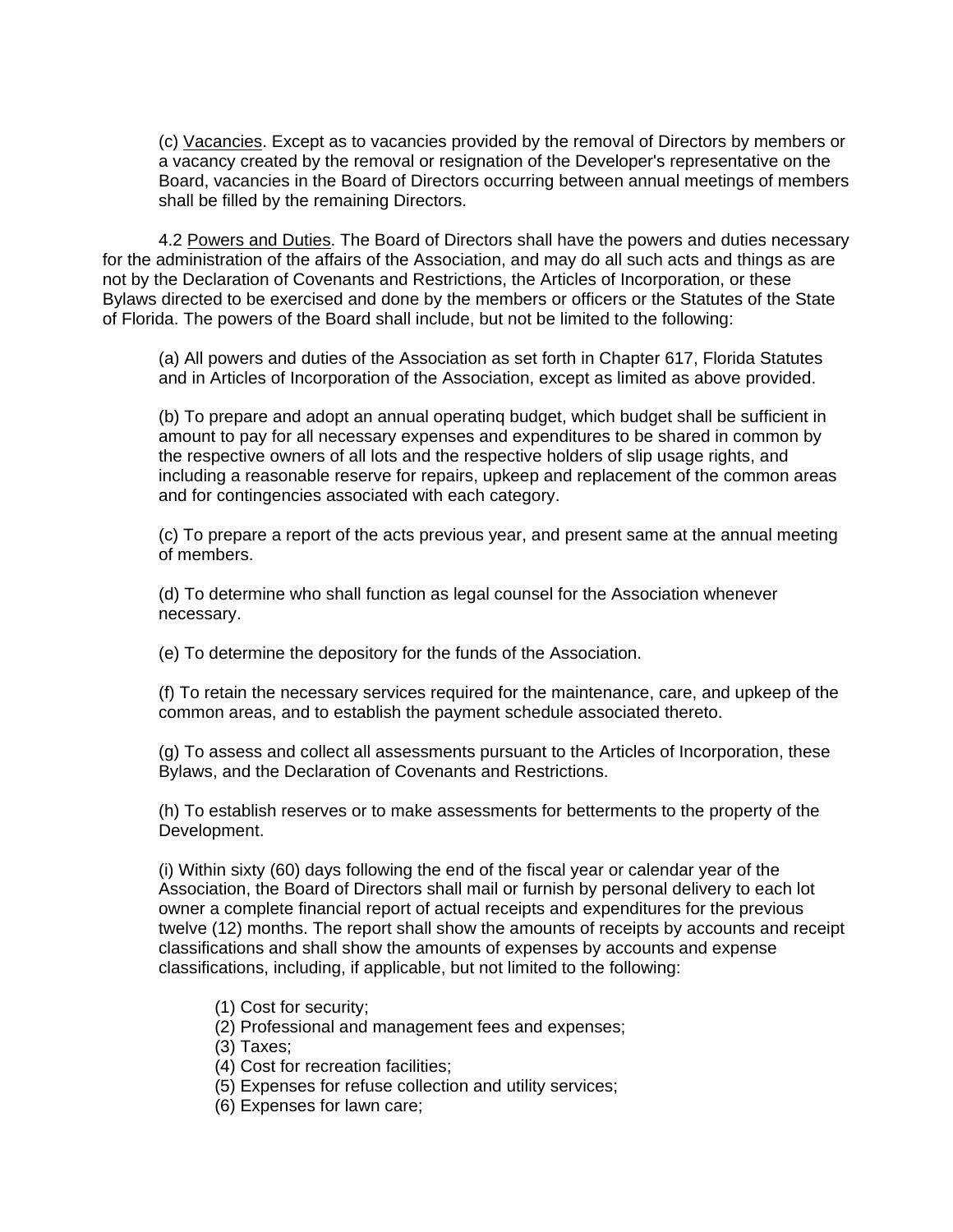- (7) Insurance costs;
- (8) Administrative and salary expenses; and
- (9) General reserves, maintenance reserves and depreciation reserves.

4.3 Management Agent. The Board of Directors may employ for the Association a management agent at a compensation established by the Board for the management and maintenance of the property of the Development and authorize the management agent to assist the Association in carrying out its powers by performing such functions as the submission of proposals, collection of assessments, preparation of records, enforcement of rules and maintenance, repair and replacement of the common areas with funds as shall be made available by the Association for such purposes. The Association and its officers shall, however, retain at all times the powers and duties granted by the Articles of Incorporation, these Bylaws, and the Declaration of Covenants and Restrictions, including but not limited to the making of assessments, promulgation of rules and execution of contracts on behalf of the Association.

4.4 Compensation. No compensation shall be paid to directors for their services as directors. No remuneration shall be paid a director for services performed by him for the Association in any other capacity, unless a resolution authorizing such remuneration shall have been unanimously adopted by the Board of Directors before the services are undertaken.

4.5 Organization Meeting. The first meeting of the Board of Directors shall be held within ten (10) days after the annual members' meeting, at such place as shall be fixed by the Board and no notice shall be necessary to the newly elected directors in order legally to constitute such meeting, provided all of the Board of Directors shall be present.

4.6 Regular Meetings. Regular meetings of the directors may be held at such time and place as shall be determined, from time to time, by a majority of the directors, but at least two (2) such meetings shall be held during each fiscal year. Notice of regular meetings of the Board of Directors shall be given to each director, personally or by mail, telephone or telegraph, at least three (3) days prior to the day named for such meeting.

4.7 Special Meetings. Special meetings of the Board of Directors may be called by the President on three (3) days' notice to each director, given personally or by mail, telephone or telegraph, which notice shall state the time, place (as hereinabove provided) and purpose of the meeting. Special meetings of the Board of Directors shall be called by the President and Secretary, in like manner and like notice, on the written request of at least two (2) directors.

4.8 Notice of Meetings to Unit Owners. Meetings of the Board of Directors shall be open to all lot owners and notices of the meetings shall be posted conspicuously forty-eight (48) hours in advance for the attention of lot owners, except in an emergency. Notice of any meeting where assessments against lot owners are to be considered for any reason, shall specifically contain a statement that assessments will be considered and the nature of such assessments.

4.9 Waiver of Notice. Before or at any meeting of the Board of Directors, any director may, in writing, waive notice of such meeting, and such waiver shall be deemed equivalent to the giving of such notice. Attendance by a director at any meeting of the Board of Directors shall be a waiver of notice by him of the time and place thereof. If all the directors are present at any meeting of the Board, no notice shall be required and any business may be transacted at such meeting.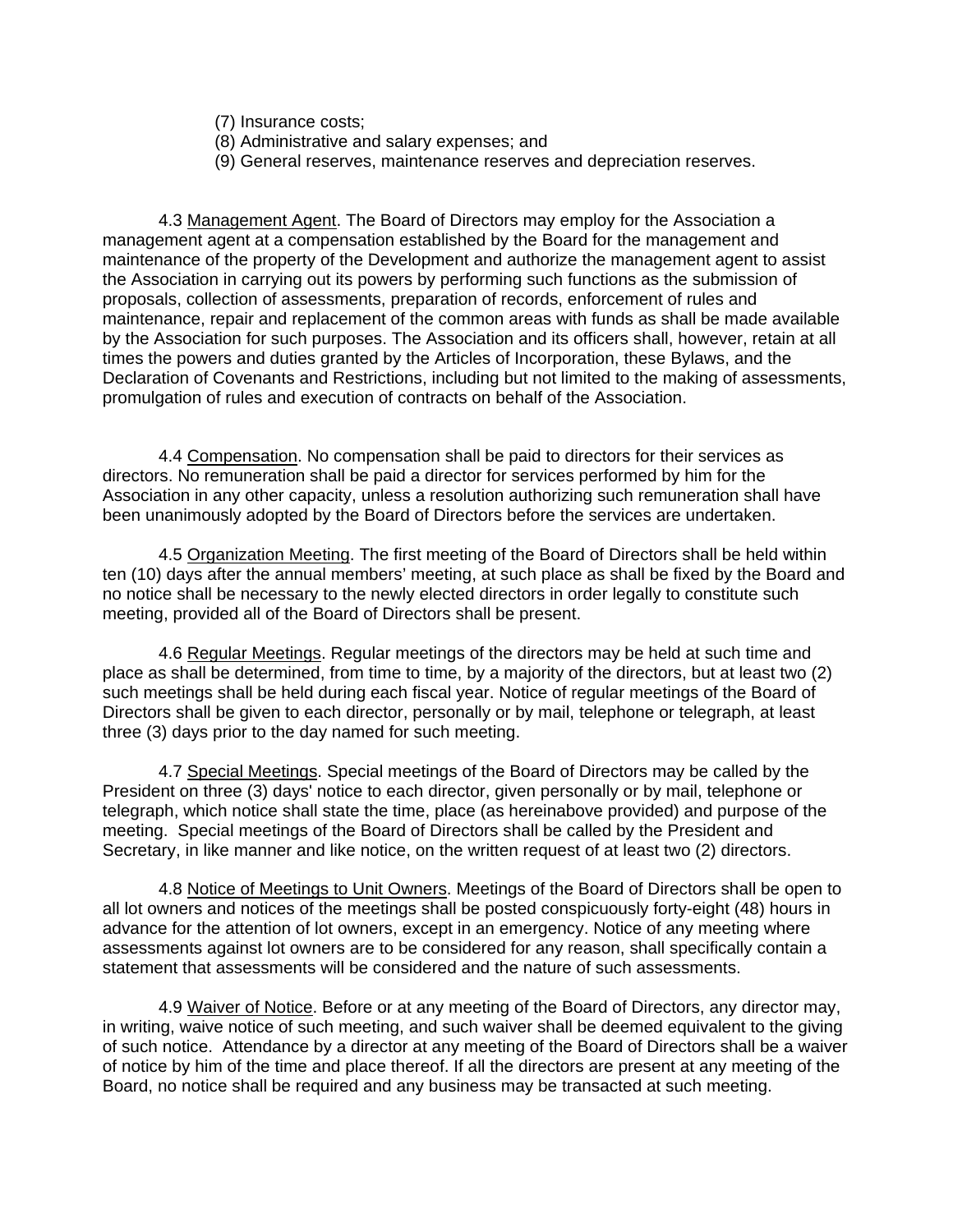4.10 Minutes. Minutes of all meetings of the Board of Directors and of the lot owners shall be kept in businesslike manner and available for inspection by lot owners and Board members at all reasonable times.

4.11 Quorum. At all meetings of the Board of Directors a majority of the directors shall constitute a quorum for the transaction of business, and the acts of the majority of the directors present at a meeting at which a quorum is present shall be the acts of the Board of Directors. If at any meeting of the Board of Directors there be less than a quorum present, the majority of those present may adjourn the meeting from time to time. At any such adjourned meeting, any business which might have been transacted at the meeting as originally called may be transacted without further notice.

4.12 Fidelity Bonds. The Board of Directors may require that all officers and employees of the Association who control or disburse Association funds to furnish adequate fidelity bonds, with the premiums for such bonds to be paid by the Association.

4.13 Designation of Officer. The principal officers of the Association shall be President, a Vice President, a Secretary and a Treasurer, all of whom shall be elected by the Board of Directors. An individual may hold more than one (1) office in the Association, with the exception that the same individual shall not simultaneously hold the offices of both President and Secretary. The Board of Directors may appoint an Assistant Treasurer and an Assistant Secretary, and such other officers as in their judgment, may be necessary.

4.14 Election of Officers. The officers of the Association shall be elected annually by the Board of Directors at the organization meeting of each new Board, and shall hold office at the pleasure of the Board.

4.15 Removal of Officers. Upon an affirmative vote of the majority of the members of the Board of Directors, any officer may be removed, either with or without cause, and his successor elected at any regular meeting of the Board of Directors, or at any special meeting of the Board called for such purpose.

4.16 President. The president shall be the chief executive officer of the Association. He shall preside at all meetings of the Association and of the Board of Directors. He shall have all of the general powers and duties which are usually vested in the office of president of the Association.

4.17 Vice President. The vice president shall take the place of the president and perform his duties whenever the president shall be absent or unable to act. If neither the president nor the vice president is able to act, the Board of Directors shall appoint some other member of the Board to do so on an interim basis. The vice president shall also perform such other duties as shall from time to time be imposed upon him by the Board of Directors.

4.18 Secretary. The secretary shall keep the minutes of all meetings of the Board of Directors, and the minutes of all meetings or the Association; be shall have charge of such books and papers as the Board of Directors may direct; and he shall, in general, perform all the duties incident to the office of secretary.

4.19 Treasurer. The treasurer shall have responsibility for Association funds and securities, and shall be responsible for keeping full and accurate accounts of all receipts and disbursements in books belonging to the Association. He shall be responsible for the deposit of all monies and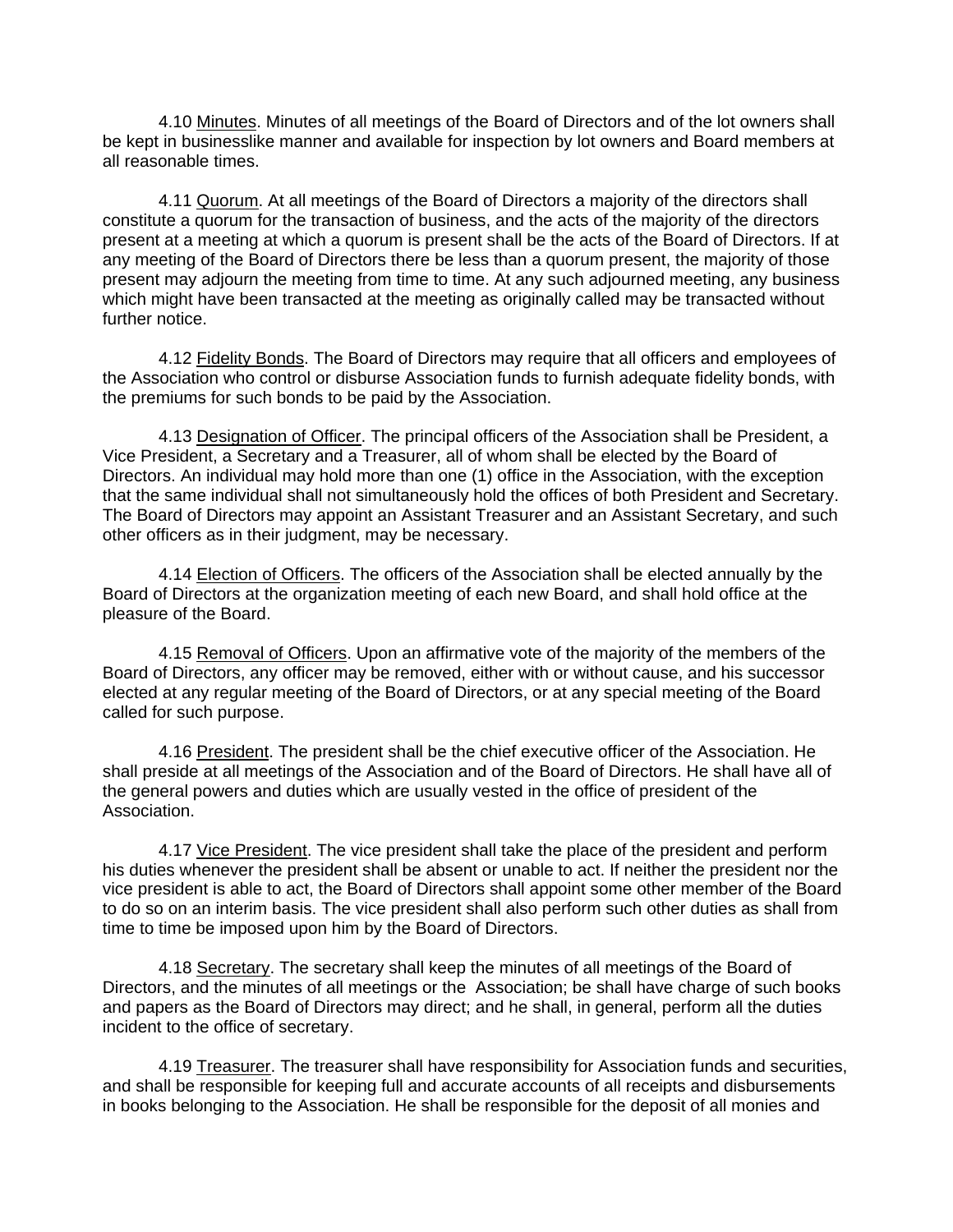other valuable effects in the name, and to the credit, of the Association in such depositories as may from time to time be designated by the Board of Directors.

 $\overline{V}$ 

## ASSESSMENT AND COLLECTION OF COMMON EXPENSES

5.1 Each lot owner shall share that percentage of the common expenses, and own that percentage of the common surplus, in direct relationship to the percentage of the total number of lots owned by said lot owner. Assessments for the common expenses, including those required under any Management Contract, including reasonable attorneys' fees and other costs of collecting any assessments, shall be secured by a lien against the lots against which it is made and such lien shall arise in favor of the Association and shall come into effect upon recordation of the Declaration of Covenants and Restrictions. Said lien shall date back to the date of said Declaration and shall be prior to the creation of any homestead status or any subsequent lien or encumbrance, except that said lien shall be subordinate and inferior to that of any institutional first mortgage. Assessments shall be made not less frequent than quarterly in an amount no less than required to provide funds in advance for payment of all of the anticipated current operating expenses and for all of the unpaid operating expenses previously incurred.

#### VI

# ANNUAL BUDGET

6.1 Operating Expenses. Pursuant to Article IV, Section 4.2, paragraph (b) of these Bylaws, the Board of Directors shall have the power and duty of preparing and adapting an annual operating budget for the Association. The Board of Directors shall mail a meeting notice and copies of the proposed annual budget of common expenses and dock expenses to the lot owners not less than fourteen (14) days prior to the meeting at which the budget will be considered. The meeting shall be open to all lot owners and in the event of an adopted budget for common areas or docks requires assessment against the respective owners of lots and slip occupancy rights in any fiscal or calendar year exceeding one hundred fifteen percent (115.0%) of the assessments for the preceding year, the Board, upon written application of ten percent (10.0%) of the affected lot owners to the Board, shall call a special meeting of the affected lot owners within thirty (30) days, upon not less than ten (10) days' written notice to each affected lot owner. At the special meeting, lot owners shall consider and enact a budget, and the adoption of such budget shall require a vote of not less than a majority of all affected lot owners. The Board may propose a budget to lot owners at a meeting of members or in writing, and in the event that the budget or proposed budget is approved by the affected lot owners at the meeting or by a majority of all affected lot owners in writing, the budget shall be adopted. In determining whether assessments exceed one hundred fifteen percent (115.0%) of similar assessments in prior years, any authorized provisions for reasonable reserves for repair or replacement of the common property or docks, anticipated expenses by the Association relative to common property or docks which are not anticipated to be incurred an a regular or annual basis, or assessments for betterments to the common property or docks, shall be excluded from the computation.

6.2 Reserves. The proposed annual budget of common and dock-related expenses shall be detailed and shall show the amounts budgeted by accounts and expenses classifications. In addition to annual operating expenses, the budget shall include reserve accounts for capital expenditures and deferred maintenance. These accounts shall include, but not be limited to, roof